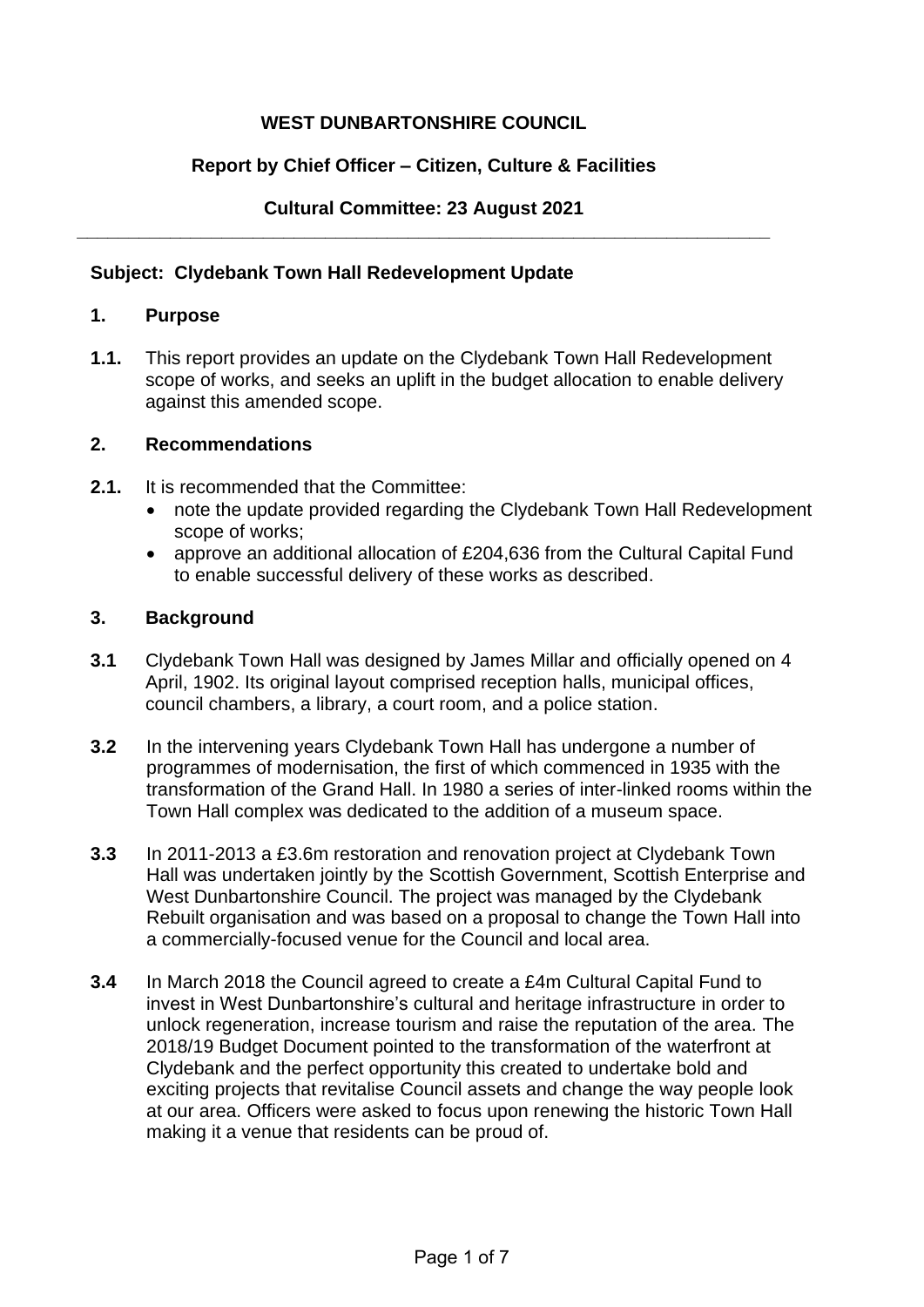- **3.5** In November 2019 Cultural Committee approved a report outlining a number of significant physical changes to the Town Hall. These were to enhance the commercial potential of the building by creating opportunities that enable the Council to maximise income generation. Changes proposed included:
	- Removing the coffee shop, booth seats and all existing gallery walls to create a large open plan gallery space suitable for large touring exhibitions of national prominence
	- Removing the replica ship models in the main atrium to create a café area
	- Landscaping the garden area to the rear, turfing over the Elected Member car park and installing a large canopy structure to provide shelter
	- Removing the existing reception desk and replacing it with a desk that faced visitors as they entered the building
	- Installing a permanent bar into former police cells adjacent to the Main Hall to provide a better service and reduce set-up time
	- Expand the Clyde Room and relocate the Room of Remembrance to the new Museum being built in the basement of Clydebank Library
	- Re-installing a canopy on the Hall Street side of the building
- **3.6** Elected Members also gave permission to officers to engage a design consultancy to investigate the feasibility of the expanded open-plan gallery space at the Town Hall. This exercise subsequently indicated that there would be higher costs than originally anticipated in realising the vision for the gallery space, and flagged potential planning restrictions. The outcome of this exercise prompted a review of the aspirations for the gallery space.
- **3.7** During the intervening period between November 2019 and September 2020 the Town Hall Working Group – made up of Elected Members and Officers – continued to meet to discuss the improvement plans. Feedback from the Group indicated a new shared thinking around certain elements of the plan previously approved. A desire to see the building operate as more of a Civic centre, sympathetic to its varied uses, and with less emphasis on weddings and events was also expressed.
- **3.8** In addition, the Covid-19 pandemic has had a significant impact on the Town Hall income and future income forecasts. This prompted managers to consider how to operate the building as efficiently as possible to reflect the fact that future income is likely to be lower than anticipated.
- **3.9** Consequently, in February 2021 the Cultural Committee approved a report outlining a revised programme of improvement works to be undertaken within Clydebank Town Hall, with a view to creating an enhanced and sustainable civic building. These revised works comprised:
	- Removing the coffee shop from its existing location while retaining the existing gallery layout; making modifications within this existing layout to improve accessibility and sightlines between the four inter-connected gallery rooms; incorporating the coffee shop space into the overall gallery function as preparatory workshop space, storage and additional hanging space.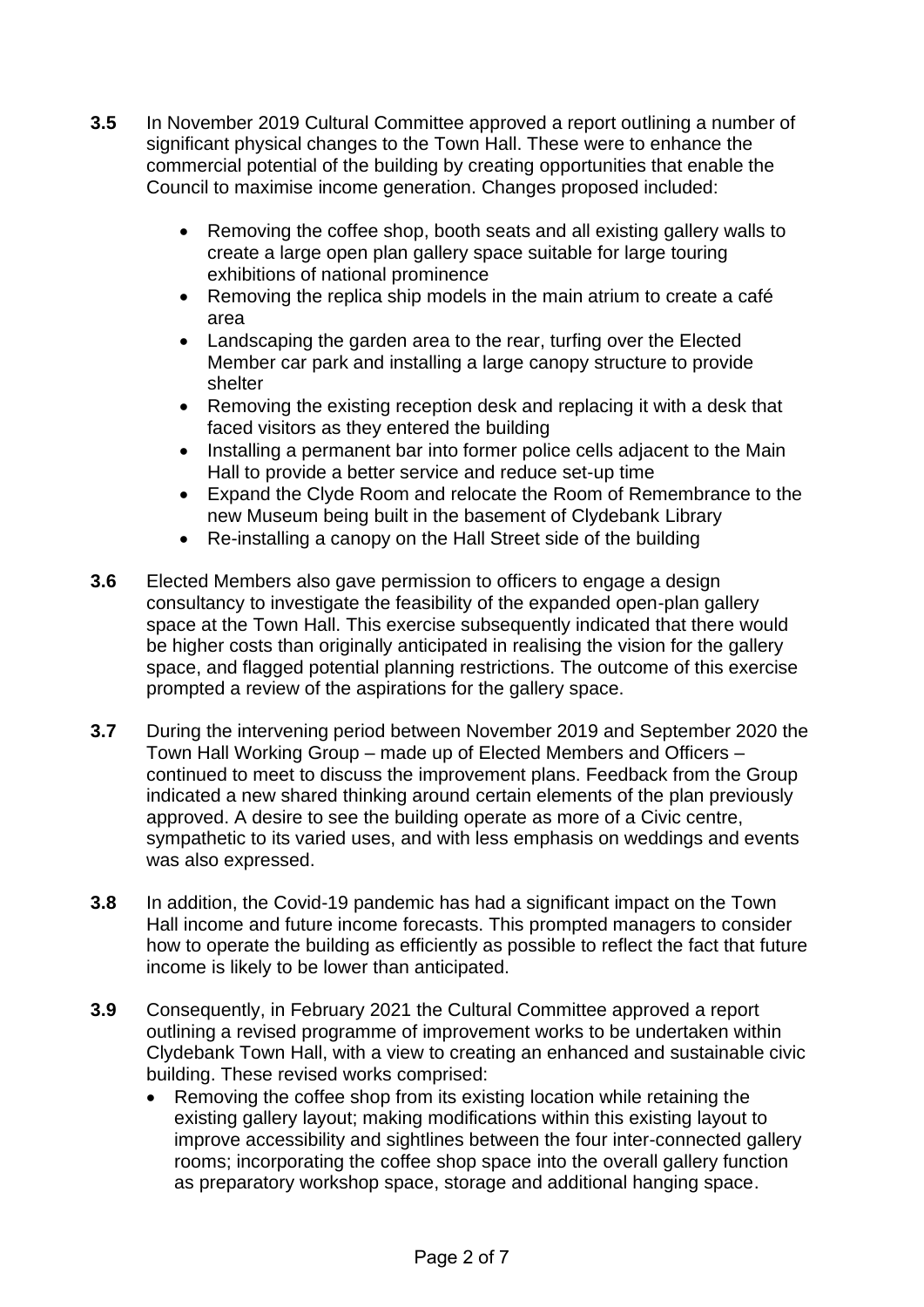- Replacing the area currently used for booth seating with a new, long gallery where the Council's notable Scottish Colourists collection will be displayed along with other works from the Council's fine art collection
- Installing appropriate climate control equipment in all galleries to ensure collections care and preservation standards are met for the works on display
- Retaining the existing reception area, with a minor adaptation involving a glass screen being inserted in the side wall to allow visitors to see Council employees as they enter and vice-versa
- Retaining the replica ship models in their current position and turning the area around them into a maritime display, bringing focus to Clydebank's proud shipbuilding heritage
- Locating a self-service food and drink kiosk in the Garden Gallery along with seating
- Landscaping the garden area and Elected Member car park, but no longer including a permanent canopy structure in the overarching landscape design. Bifold doors will be installed in the Garden Gallery to allow for improved access to this garden area for the public
- Expanding the Clyde Room and relocating the Room of Remembrance to the new Museum being built in the basement of Clydebank Library
- Installation of improved exterior lighting of the building to better highlight the prominence of the structure at night
- **3.10** Clydebank Town Hall is a B-Listed building. As such, the February paper committed to seeking appropriate permissions/consents to progress the works proposed. In addition to those elements listed at 3.9 above, the proposal to reinstate a canopy on Hall Street was also made. Advice was sought from Historic Environment Scotland (HES), in the context of the building's listed status. HES offered the view that "the proposal has the potential to detract from the architectural composition and quality of this landmark civic building". This feedback was further echoed by WDC's Planning and Building Standards team. For these reasons, this element of the proposed works will not be progressed.
- **3.11** The decision to proceed with the improvement works was underpinned by an options appraisal to help determine the preferred way forward: Option 1 - doing nothing, versus Option 2 - undertaking the improvement works as proposed. The exercise illustrated clearly that undertaking a coherent programme of improvement works to the Town Hall was far preferable to doing nothing. In particular, Option 1 scored highly on restoration of a cultural asset; the impact/benefits; commercial and financial sustainability; and physical fit in the space.
- **3.12** Outline costs for the proposals as described were estimated to be £0.95m and approval was received from Committee that these costs would be met in full from the £4m Cultural Capital Fund. In the intervening period, however, additional factors have prompted a review of this budget. These factors include additional elements that have been identified and discussed at the Town Hall Working Group, a more developed specification that seeks to capitalise on the opportunities presented for transformational change in the building, and importantly, the combined impact of the Covid 19 pandemic and Brexit on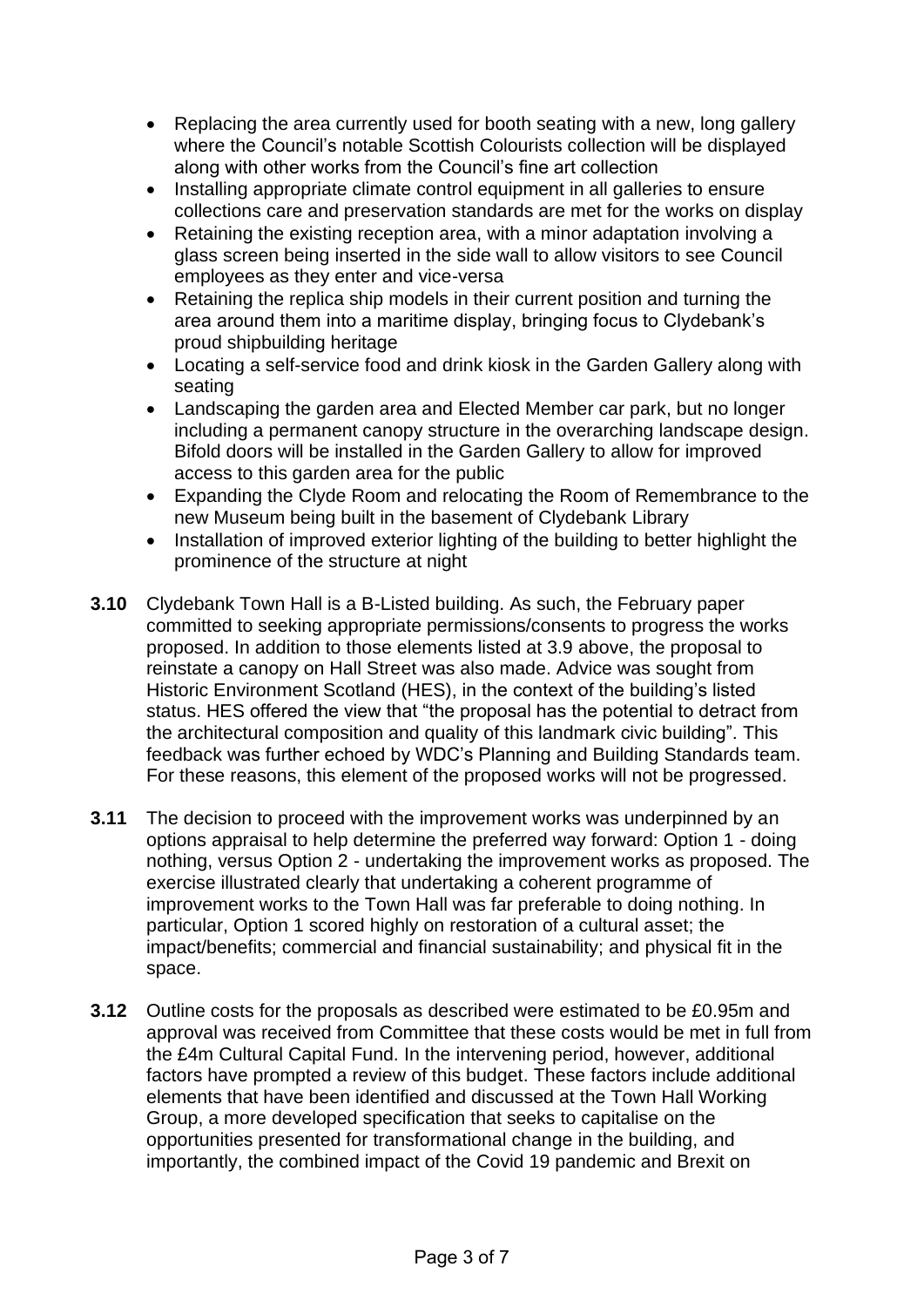access to materials and labour. For these reasons, a review of the project costings has been undertaken.

# **4. Main Issues**

- **4.1.** Following the February Committee, officers continued to develop all elements of the overarching project specification, pursuing technical input where required, and/or advice and guidance from statutory bodies. While this has led to some elements of the works as initially proposed being set aside, others have been introduced. This includes:
	- Removing the Grand Hall stage curtains and blacks and installing sectorstandard, fire-retardant replacements. This is a requirement of the Town Hall Fire Safety Risk Assessment and ensures the Grand Hall is fit for purpose;
	- Improving the secondary entrance to the Town Hall on Dumbarton Road and the corridor linking through to the Garden Gallery. The removal of the former bus stop on Dumbarton Road has made this entrance and corridor a much more accessible and useful access point for visitors. A redesign of this space will elevate the experience of those attending the Town Hall – particularly for wedding ceremonies and events – and ensure a coherent and inspiring journey from the Town Hall's impressive front elevation through to the newly redecorated Ceremony Room and Garden Gallery beyond;
	- The appointment of a Landscape Architect to lead the landscaping of the Town Hall garden. This appointment is proposed to ensure a heightened level of design is achieved in the garden area, including a requirement to consider how citizens might access and use the Town Hall garden given its key position as a conduit between the redevelopment on Queens Quay and Clydebank town centre. To achieve an aspirational design additional funds for this element of works is required;
	- Further consideration of the overall design of the Garden Gallery café area, including furniture and artwork that will respond to the newly landscaped garden and provide citizens with an accessible and attractive meeting destination;.
	- Bringing the design element of the Maritime display into the design specification for the new museum space in Clydebank Library. While ensuring connectivity between two key cultural venues, this has further highlighted the technical considerations to be made in determining suitable display solutions for objects within the space.
- **4.2.** The additional works elements listed above have been developed with the continued involvement of the Town Hall Working Group and have been flagged to Committee as areas of further development throughout 2021. Elected Members have expressed support in ensuring that the improvement works when completed deliver transformational change in the building, re-establishing the Town Hall as a key asset, delivering a professional and engaging user experience across all elements of its operation. This ambition further answers the spirit of the options appraisal previously undertaken, as referenced at 3.11 above.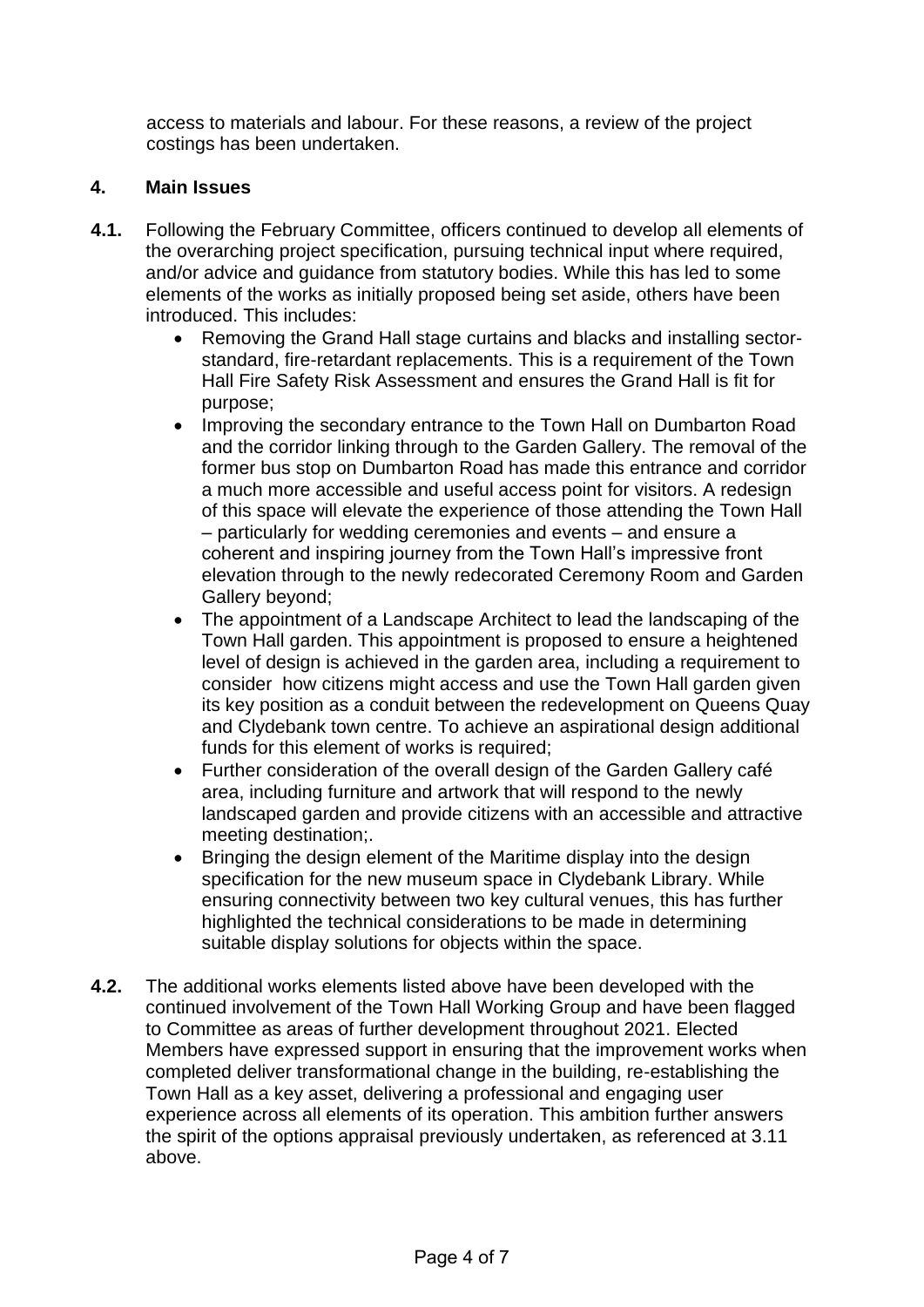- **4.3.** In the context of both Brexit and the Covid 19 pandemic, The British Construction Information service reported in May 2021 that materials prices rose by 2.7% in the first quarter of 2021 compared with the previous quarter, and by 5.6% compared with a year earlier. They are currently forecasting an annual increase above 7%. While increased prices reflect materials shortages, this issue is compounded by a shortage of labour. Consequently, contractors are revising prices to reflect these challenges. For this reason, proceeding with these works in a timeous manner ultimately represents further cost benefit to the Council.
- **4.4.** To achieve the comprehensive works package now described, an uplift in the budget of £204,636 is sought. This figure reflects the developed specification across the Town Hall complex, and more detailed costings associated with each works element. It also takes cognisance of challenges being faced across the construction sector by building in ample contingency.

### **5 People Implications**

**5.1** There are no people implications linked to this updated report.

### **6 Financial & Procurement Implications**

- **6.1** The uplift in budget now sought brings the cost of the Town Hall improvement works to £1,154,636
- **6.2** In March 2018 the Council created a £4m Cultural Capital Fund and it is the recommendation of officers that this Fund should support the costs of this project in its entirety. If this was approved by Committee then there would be no additional cost to the Council beyond what is already agreed within the Council's Capital Plan. For the benefit of Committee the following other projects are also in the pipeline for the Cultural Capital Fund. Where costs are to be agreed an indicative outline estimate has been provided. This table is purely for illustrative purposes and does not form part of any agreement on these individual projects. Each of these have or will come to future Committees for approval:

| <b>Project</b>                                  | Cost                 |
|-------------------------------------------------|----------------------|
| Alexandria Library museum, lift and new public- | £0.330m (Agreed)     |
| use room                                        |                      |
| Town Hall external roof and stonework           | $£0.252m$ (Agreed)   |
| <b>Town Hall Investment Project</b>             | £0.060m (Agreed)     |
| <b>Town Hall renovations</b>                    | £0.950m (Agreed)     |
| Clydebank Library basement museum               | £0.575m (Agreed)     |
| <b>Bruce Street Baths upgrade</b>               | £0.100m (Agreed)     |
| Town Hall/Dalmuir gallery redesign feasibility  | £0.016m (Agreed)     |
| <b>Fine Art Acquisition Fund</b>                | £0.100m (Agreed)     |
| Asset Management Development costs to           | £0.075,350m (Agreed) |
| support the Cultural Capital Projects           |                      |
| <b>Dalmuir Gallery renovations</b>              | £0.541m (Indicative) |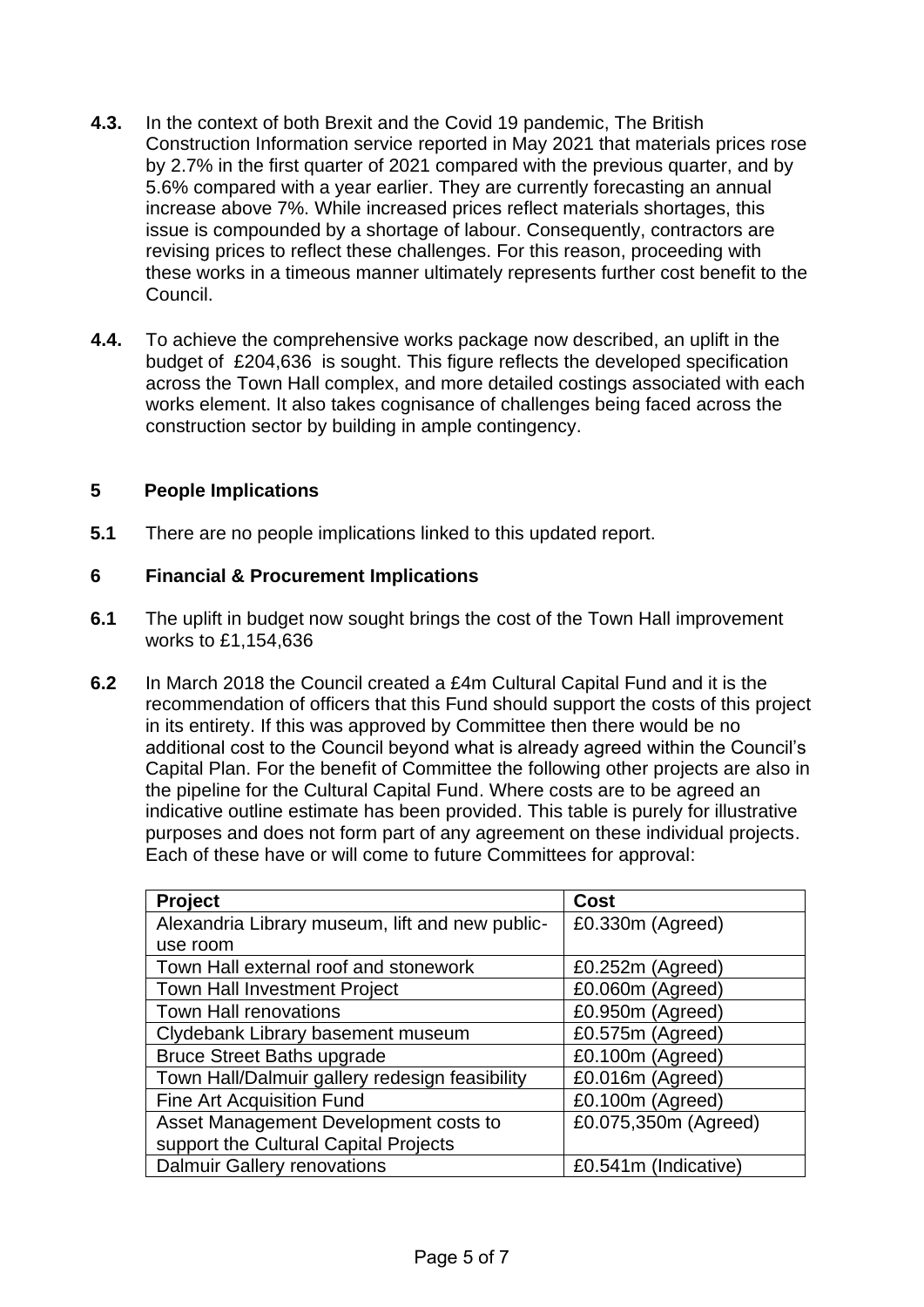|                                            | <b>Sub total</b>   £2.999,350m |
|--------------------------------------------|--------------------------------|
| Uplift in budget for Town Hall renovations | £0.204,636m (Indicative)       |
|                                            |                                |
|                                            | <b>Total</b>   £3.203,986m     |
| Funding left for other projects            | £0.796,014m                    |

- **6.3** A procurement project is already underway to support delivery of the spec approved in February 2021 and will be updated accordingly should approval be given for the requested uplift in funds. Any procurement will be done in line with financial regulations and relevant financial legislation.
- **6.4** All procurement activity carried out by the Council in excess of £50k is subject to a contract strategy. Subject to approval, where necessary, and before any tender is published, the contract strategy for Clydebank Town Hall will include, but not be limited to: Service Strategy/Forward Plan, Supply Market Status: Social Benefits, Procurement Model and Contract Management.

### **7 Risk Analysis**

- **7.1** New issues with the historic building may be uncovered, although this has been mitigated as far as possible through a number of building surveys which have been carried out. Officers have also allocated a significant contingency for this project to deal with the unexpected.
- **7.2** The combined impact of Brexit and the Covid 19 pandemic may continue to impact on materials costs/availability of labour. This will be mitigated by the aforementioned significant contingency in the project budget; and further mitigated by close working with colleagues in the Corporate Procurement Unit to ensure timeous procurement processes.
- **7.3** There is a risk that the proposals will not get planning permission or listed building consent from Historic Environment Scotland. This would delay activity and potentially stop the entire project. As previously stated, this risk is mitigated by the Council proposing to carry out all works in such a way as to be sympathetic to the original design, and incorporating original elements wherever possible. It is also mitigated by seeking input from colleagues in Planning on proposals.

# **8 Equalities Impact Assessment (EIA)**

**8.1** An Equality Impact Screening did not indicate any further action required in relation to any recommendations.

### **9 Consultation**

**9.1** This proposal to undertake improvement works at Clydebank Town Hall has been assessed by officers from Arts and Heritage, Asset Management, Legal